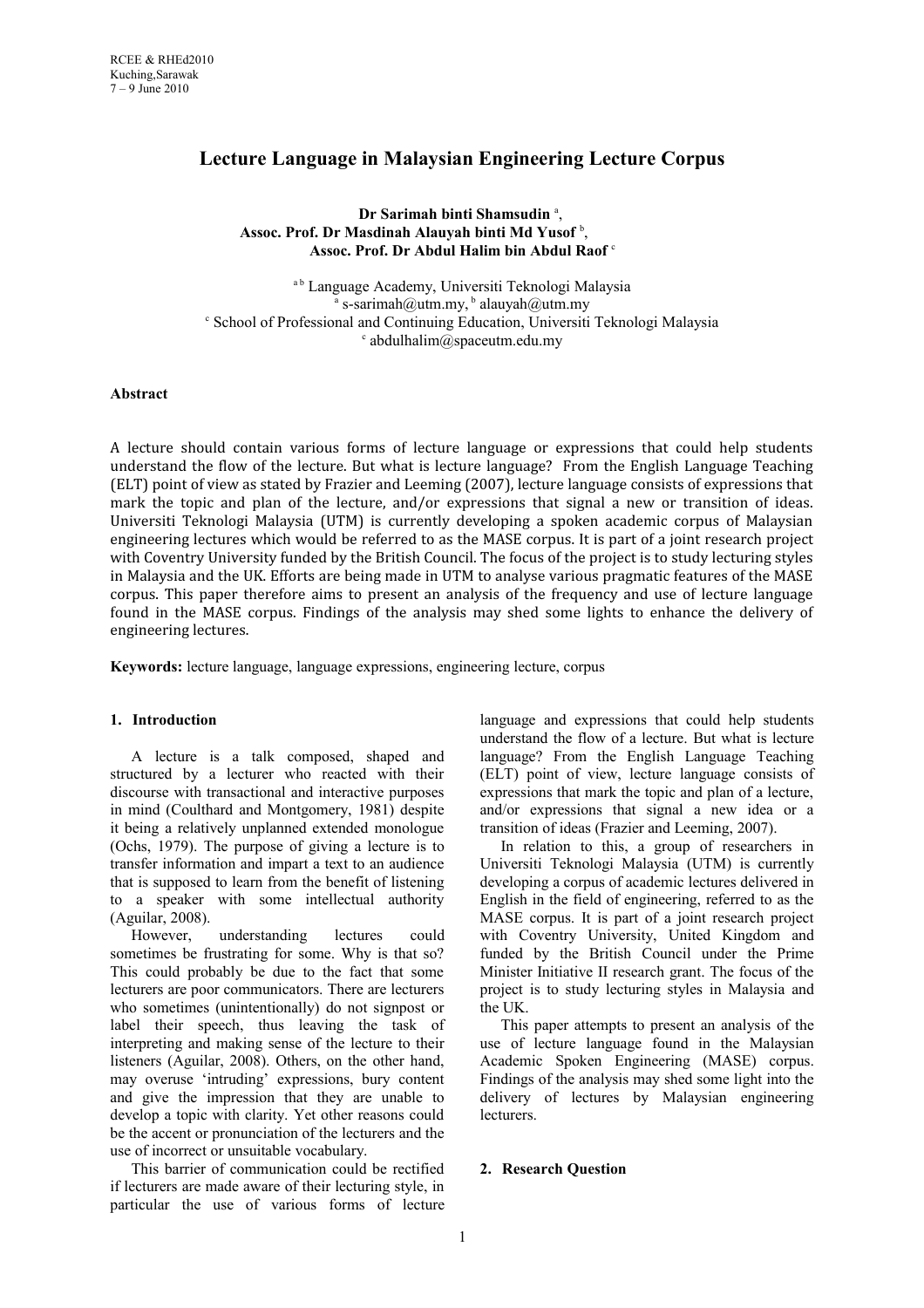RCEE & RHEd2010 Kuching,Sarawak 7 – 9 June 2010

This paper aims to present answers to the following research question:

### *How do Malaysian engineering lecturers manage their lectures?*

- a) What are the language expressions used to start and end a lecture?
- b) What lexical phrases/bundles do they use to mark a shift from one idea to the next?
- c) What are other language expressions used to signpost a lecture?

### **3. Methodology**

#### *3.1. Data Collection Context*

The context in which data for this study were collected was set in the engineering lecture halls of Universiti Teknologi Malaysia, Johor Bahru. Each lecture was delivered in English to undergraduates from two faculties namely the Civil Engineering and the Mechanical Engineering Faculty. Written consent was sought from individual lecturers prior to observing their lectures.

### *3.2. Participants*

A total of seven participants were involved in this study. They were five male and two female experienced lecturers – four from the Civil Engineering Faculty and three from the Mechanical Engineering Faculty. Their lectures were videotaped and transcribed using Transana. Since the focus of this study was on the delivery of the lectures, interaction between students and lecturer (if any) was not recorded and/or transcribed.

For the purpose of this study, a total of 11 lectures were analyzed – four from the Civil Engineering and seven from the Mechanical Engineering discipline. Each lecture lasted between 47 and 90 minutes. Table 1 and Table 2 below contain details of the lectures analyzed in this study.

Table 1. Participants from the Faculty of Civil Engineering

| <b>Transcript</b><br><b>Number</b> | Lecturer's<br>Code | Topic/<br><b>Title</b>                   | <b>Gender</b> |
|------------------------------------|--------------------|------------------------------------------|---------------|
| MCiv 001                           | nm1001             | Equili-brium<br>of Particles             | Male          |
| MCiv 002                           | nm1002             | Design of<br>Restrained<br>Beam          | Male          |
| MCiv 003                           | nm1003             | Aggregatewat Male<br>er and<br>admixture |               |
| MCiv 004                           | nf1004             | Space Truss                              | Female        |

|             | Table 2. Participants from the Faculty of Mechanical |  |  |  |
|-------------|------------------------------------------------------|--|--|--|
| Engineering |                                                      |  |  |  |

| <b>Transcript</b><br><b>Number</b> | <b>Lecturer's Code</b> | Topic/<br><b>Title</b>                                         | <b>Gender</b> |
|------------------------------------|------------------------|----------------------------------------------------------------|---------------|
| MMec 001                           | nm1005                 | Occupa-<br>tional<br>Safety and<br><b>Health Act</b><br>1994 1 | Male          |
| MMec 002                           | nm1005                 | Occupa-<br>tional<br>Safety and<br><b>Health Act</b><br>19942  | Male          |
| MMec 003                           | nm1006                 | Com-bined Male<br>Load-ings 1                                  |               |
| MMec 004                           | nm1006                 | Com-bined Male<br>Load-ings 2                                  |               |
| MMec 006                           | nf1008                 | The Second Female<br>Law of<br>Ther-mody-<br>namics 1          |               |
| MMec 008                           | nf1008                 | The Second Female<br>Law of<br>Ther-mody-<br>namics 2          |               |
| MMec 010                           | nf1008                 | The Second Female<br>Law of<br>Ther-mody-<br>namics 3          |               |

#### *3.3. Tokens and Types*

Each of the recorded lectures was transcribed and based on the transcription the number of tokens and types were determined. Both the Civil Engineering and Mechanical Engineering sub-corpus contain almost the same number of tokens. However, the Mechanical Engineering sub-corpus has almost double the number of types to that of the Civil Engineering sub-corpus (see Table 3 and Table 4 below).

| <b>Transcript Number</b> | <b>Tokens</b> | <b>Types</b> |
|--------------------------|---------------|--------------|
| MCiv 001                 | 4 9 0 9       | 494          |
| MCiv 002                 | 10 193        | 758          |
| MCiv 003                 | 10 811        | 992          |
| MCiv 004                 | 7 2 6 1       | 511          |
| <b>Total</b>             | 33 174        | 2 7 5 5      |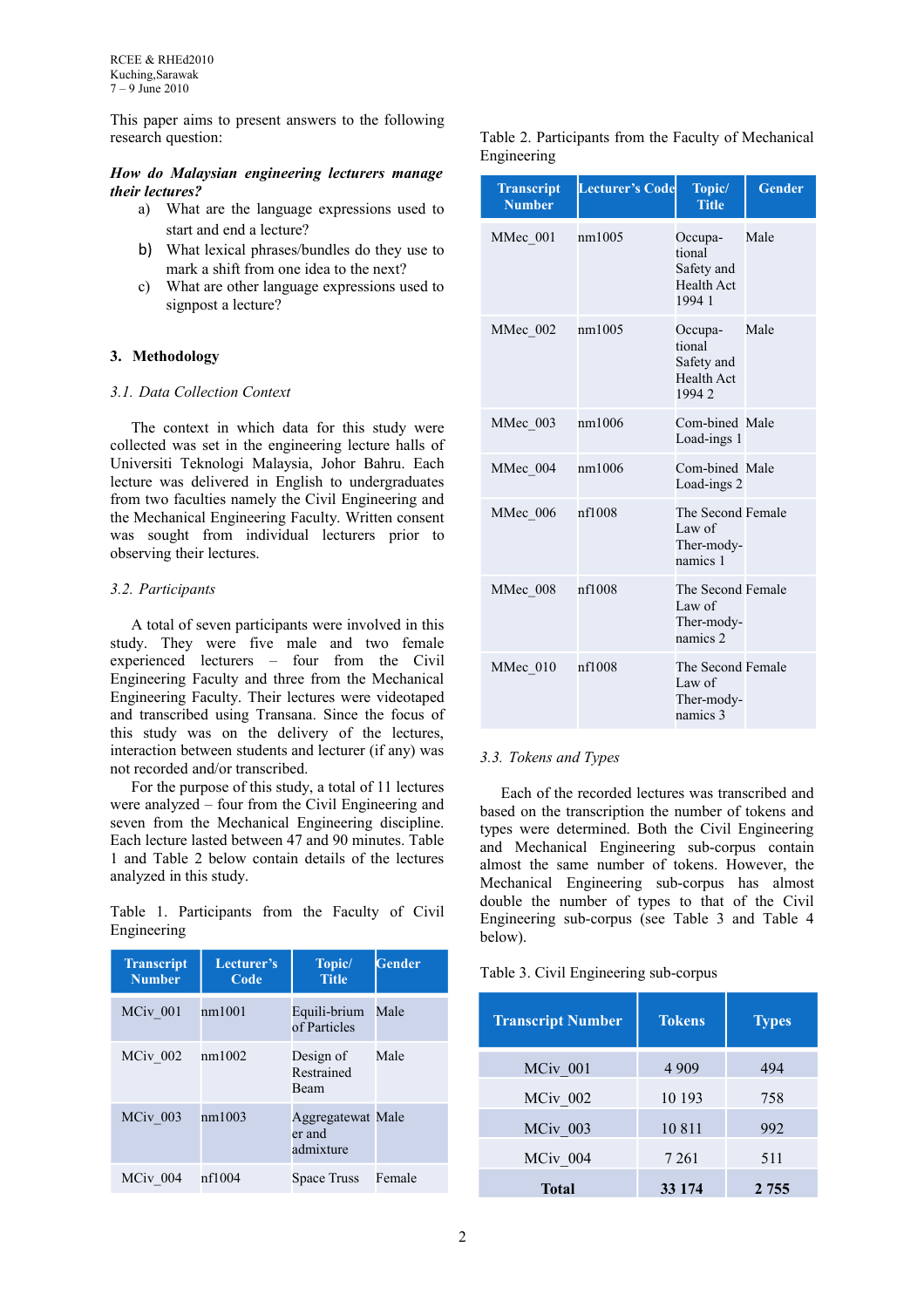#### Table 4. Mechanical Engineering sub-corpus

| <b>Transcript Number</b> | <b>Tokens</b> | <b>Types</b> |
|--------------------------|---------------|--------------|
| MMec 001                 | 5 7 9 4       | 1 1 1 8      |
| MMec 002                 | 5 2 0 5       | 922          |
| MMec 003                 | 3 6 27        | 632          |
| MMec 004                 | 2 5 0 2       | 469          |
| MMec 006                 | 7 0 6 7       | 874          |
| MMec 008                 | 5 5 5 2       | 700          |
| MMec 010                 | 3749          | 582          |
| <b>Total</b>             | 33 496        | 5 2 9 7      |

### **4. Findings**

In order to answer the research question we need to look at how lecturers divide their lectures as evident from the data. Table 5 (adapting Frazier and Leeming's 2007 categories) summarizes the different lecture sections and their functions.

In subsequent part of this paper some of the sections of the lecture will be described. Examples of expressions used by the lecturers, taken from the corpus, will be presented as support.

# *4.1. Starting a Lecture*

#### To answer the Research Question:

#### *How do Malaysian engineering lecturers manage their lectures?*

(a) What are the language expressions used to start and end a lecture?

we first need to look at how lecturers start off their lectures. From the data it was found that there were six different ways in which lecturers started off their lectures (see Table 6).

Table 5. Lecture sections and functions

# **FORMS OF OPENING**

- 1. Greetings and Review
- 2. Greetings and Housekeeping
- 3. Prayer and Greetings
- 4. Housekeeping
- 5. Grabs Attention and Housekeeping

3

6. Grabs Attention and Review

Table 6. Different ways of starting a lecture

The first form of opening is *Greetings and Review.* This is when a lecturer greets his/her students and soon after talks about what took place in earlier lectures. Examples of *Greetings and Review* are as follows:

• *<GREETINGS> assalamualaikum <peace be upon you> and good afternoon <REVIEW> okay last week er okay er okay we have done this okay last week we have discussed equilibrium of a particle for two-*

| <b>SECTIONS</b><br>OF<br><b>LECTURE</b> | <b>FUNCTIONS</b>                                                                                                                                                          |
|-----------------------------------------|---------------------------------------------------------------------------------------------------------------------------------------------------------------------------|
| Opening                                 | Signals the beginning of<br>the lecture<br>Grabs the students'<br>attention<br>Greets the students<br>Recites prayer<br>Performs housekeeping<br>Reviews previous lecture |
| Topic                                   | Tells what the topic is going<br>to be about                                                                                                                              |
| Lecture Plan                            | Gives the lecture plan<br>Gives a general overview or<br>map of the lecture<br>Explains how the lecturer<br>plans to present the lecture                                  |
| Transition                              | Signals when the lecturer is<br>introducing or changing<br>topics or ideas                                                                                                |
| Repetition                              | Repeats points using different<br>words (often used to clarify<br>or emphasize a point)                                                                                   |
| Cause - Effect                          | Explains things in term of<br>causes and effects.                                                                                                                         |
| Comparison                              | Compares and contrasts<br>different people, things and<br>ideas                                                                                                           |
| Definition                              | Defines a word for the first<br>time and may start to use it<br>regularly or not define it<br>again                                                                       |
| Closing                                 | Introduces a closing section                                                                                                                                              |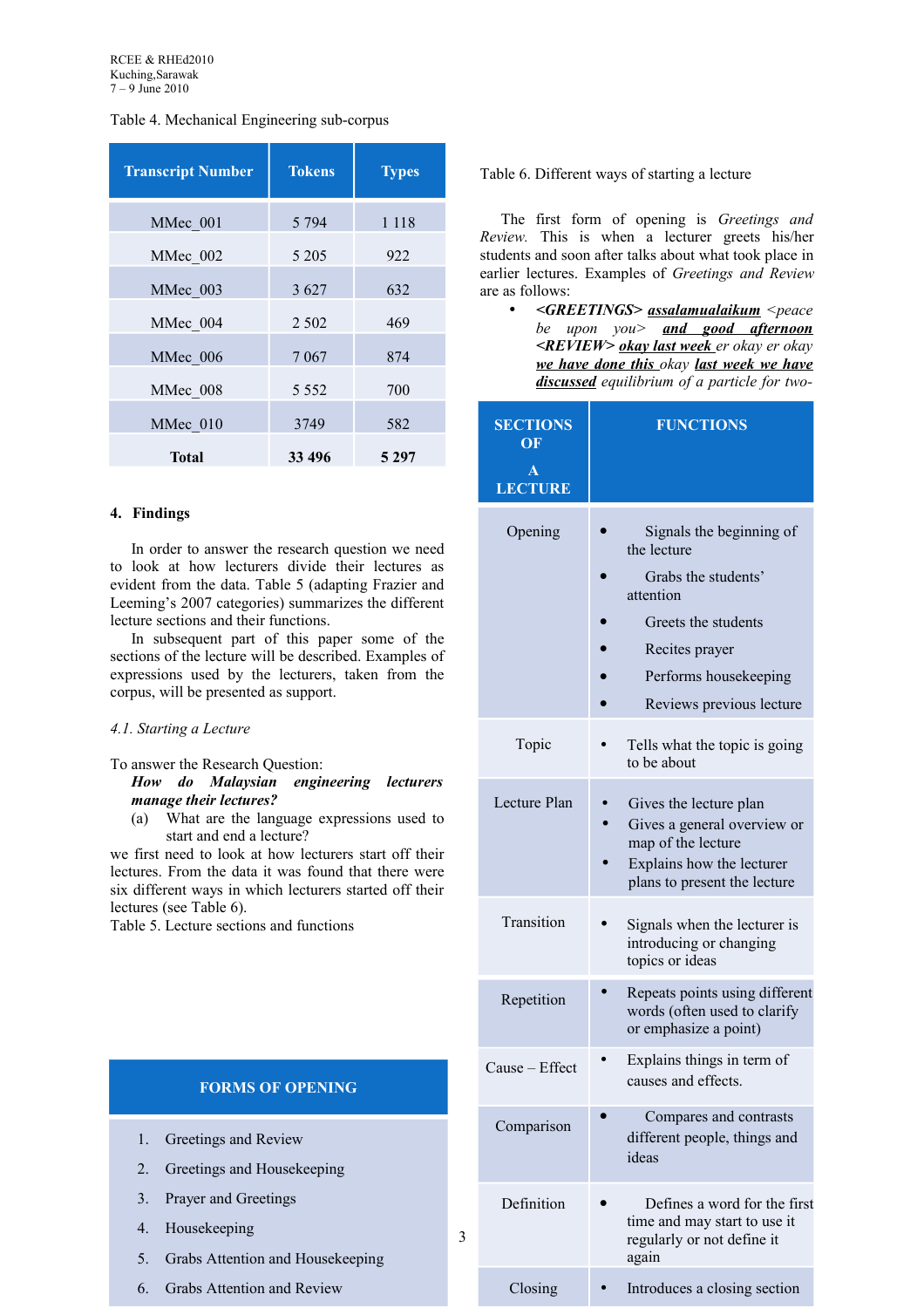*D problems … when the particle is in equilibrium alright we have seen this … but you know what free body diagram is … (MCiv001)*

 *<GREETINGS> assamualaikum very good morning yah er we have a guest today … <REVIEW> we have covered so far up to hydration of cement ... (MCiv003)*

The second form of opening in which a lecturer starts a lecture is *Greeting and Housekeeping*. After the usual greetings a lecturer talks about test papers, exam dates, class cancellation, etc. before continuing with the lecture. There could be interaction with students at this juncture. Two examples are shown below.

- *<GREETINGS> okay, samualaikum da seselamat sejahtera <HOUSEKEEPING> kertas ujian saya belum bagi <I have not given you the test paper> … (MMec004)*
- *<GREETINGS> assalamua'alaikum very good morning so today is our last lecture but <HOUSEKEEPING> we have a tutorial at twelve yaa … (MMec010)*

Another version of the first two forms is *Prayer and Greetings*. This could be an idiosyncrasy as it is done by only one lecturer in her lectures.

 *<PRAYER> somebody please read the prayer <PAUSE> <A STUDENT RECITES PRAYER> amin <GREETINGS> asalaamalaikum … (MCiv004)*

A lecturer may also start his lecture by doing *Housekeeping*. More often than not this is done so that a lecturer does not forget to inform his students about an important announcement or deadline. The following is an example:

 *<HOUSEKEEPING> erm okay sebelum saya terlupa <before I forget> actually uh saya nak ingatkan yang minggu depan <I would like to remind that next week>… (MCiv002)*

A slightly different version of *Housekeeping* is *Grabs Attention and Housekeeping*. A lecturer makes sure his students are ready before making any announcements as suggested by the example below.

 *<GRABS ATTENTION> okay ready fine <HOUSEKEEPING> so there'll okay so there will be no class this Thursday and Friday because has been replaced here today … (MMec001)*

The last form of opening a lecture is *Grabs Attention and Review*. Once the students are ready a lecturer would review what has been done in earlier lectures. As an example:

 *<GRABS ATTENTION> alright er okay since there is no L -C -D so i have to teach using the white board < REVIEW> right so far we have cover in general er the background of safety and health again as i s- mentioned to you before safety and health are two different thing in fact there are three four things … (MMec002)*

From the examples given above we observe that Malaysian engineering lecturers normally use the markers '*okay*' and '*alright*' to begin a lecture (Shamsudin, Md Yusof and Abdul Raof, 2010). This is regardless of the use of any of the six forms of opening.

### *4.2. Closing a Lecture*

Analysis of data reveals that Malaysian engineering lecturers who participated in this study ended their lecture abruptly. And most of the time the conversational marker 'okay' was a part of the expression used. The following examples illustrate this point.

- *… to determine the pre link design okay wait wait stop until here uh because this one is uhh a little bit long to explain (MCiv002)*
- *… you add admixture to it okay that's all water and admixture is concerned … (MCiv003)*
- *… A Z minus four equals zero . . . okay that's it so that's it that is all (MCiv004)*
- *... okay those who uh have problem … anticlockwise that is positive okay right okay (MCiv001)*

### *4.3. Marking a Transition*

To answer the Research Question:

# *How do Malaysian engineering lecturers manage their lectures?*

(b) What lexical phrases/bundles do they use to mark a shift from one idea to the next?

we need to look at instances when a lecturer introduces topic or changes a topic or idea. Some examples of these are stated below.

- *… alright now let us look at examples how to apply this equation in three-D problems right first of all you must know how to visualize ... (MCiv001)*
- *… turbine next let's do this all together I like to hear your voice boiler <STUDENTS REPEAT THE WORD VOICE BOILER> okay okay now we move to E- B okay we begin at E we want end up at B okay now what i'm going to do is* i'm g*oing to … (MCiv004)*

As can be seen in the examples, there are very few lexical phrases used to mark a transition and even when it was used the function was not as a transitional marker (e.g. 'move').

### *4.4. Signposting a Lecture*

The third part of the Research Question:

# *How do Malaysian engineering lecturers manage their lectures?*

(c) What are other language expressions used to signpost a lecture?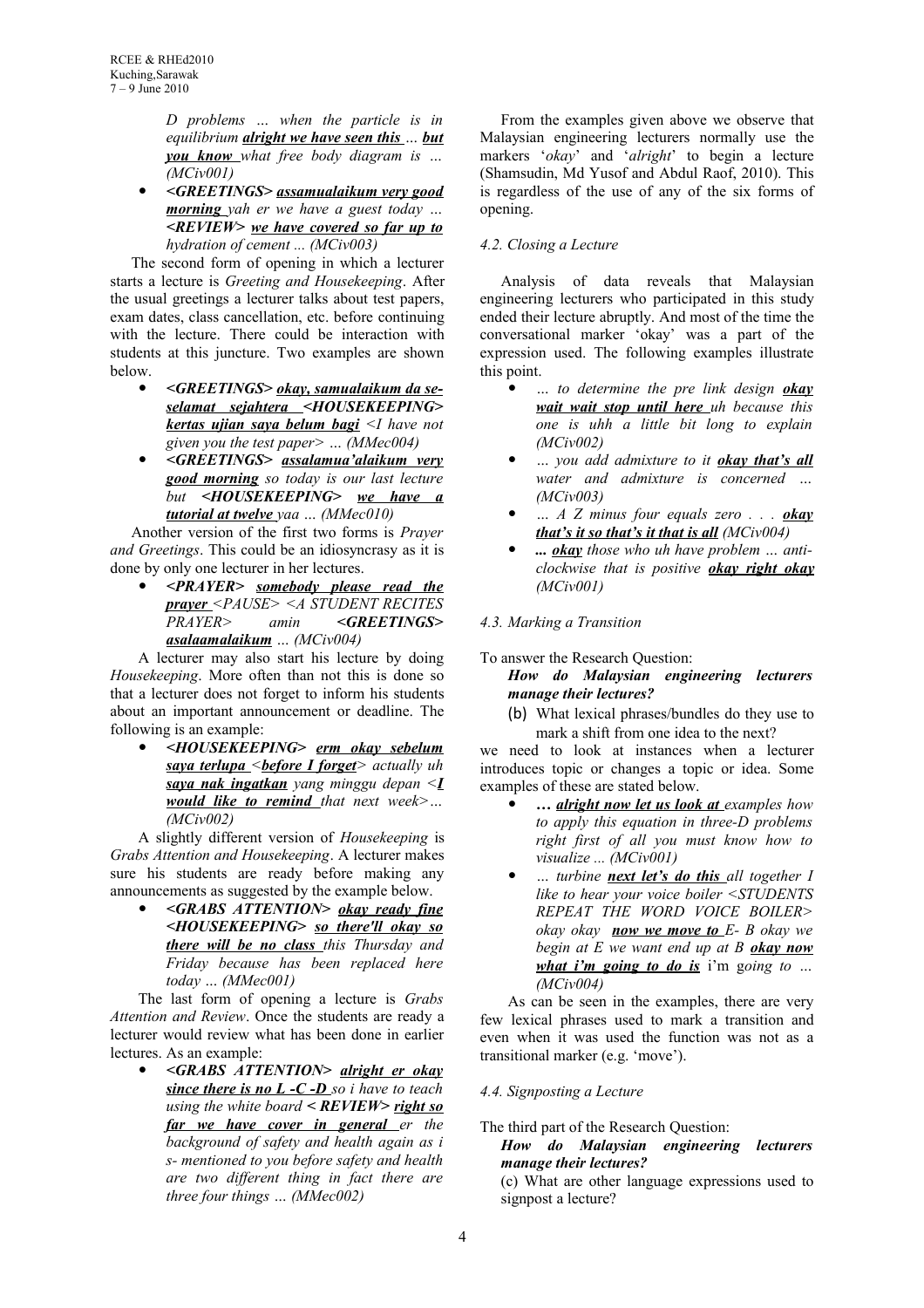involves looking into other sections of the engineering lecture as listed in Table 5 above. In this paper we will present examples of expressions used from *Introducing a Topic*, *Stating a Lecture Plan*, and *Making a Comparison*.

### *4.5. Introducing a Topic*

In informing students of the topic of a lecture, lecturers usually go straight to giving the topic or chapter number as illustrated in the following examples:

- … *now we going to see or we going to discuss equilibrium of particle for a free body problem uh three-D problem … (MCiv001)*
- *… I think you better start continue with our our uhh chapter two actually what we call it i think uhh we finish it until here … (MCiv002)*
- *... okay just to continue to what we have left last time the next topic is on OSHA nineteen ninety-four occupational safety and health act ... (MMec001)*
- *… today we will look at another statement of the second law … (MMec008)*

### *4.6. Stating a Lecture Plan*

Another important aspect of delivering a lecture is stating a plan of the lecture. From the data gathered there were four ways in which engineering lectures did this. These are summarized in Table 7 below.

The first way of stating a lecture plan is after introducing the topic of the lecture and making some housekeeping announcements. The example below illustrates this.

> *... <LECTURE TOPIC> I think you better start continue with our our uhh chapter two actually what we call it i think uhh we finish it until here <HOUSEKEEPING> okay if you want the book actually we got the book in S-T-C okay you can buy the book over there S-T-C steel technology center C zero nine okay block C zero nine <LECTURE PLAN> okay we go to uhh section two point seven uh effective modular and effective area … (MCiv002)*

Table 7 Different ways of stating a lecture plan

# **LECTURE PLAN**

- 1. LECTURE TOPIC  $\rightarrow$  HOUSEKEEPING  $\rightarrow$ *LECTURE PLAN*
- 2. LECTURE TOPIC  $\rightarrow$  REVIEW  $\rightarrow$ *LECTURE PLAN*

# *3. LECTURE PLAN DISPERSED IN LONGER CHUNK OF DISCOURSE*

## *4. LECTURE PLAN NOT CLEARLY STATED*

The second way is similar to the first except that instead of doing housekeeping a lecturer reviews what was covered in an earlier lecture i.e. *LECTURE TOPIC -> REVIEW -> LECTURE PLAN* (see example below).

• *… <LECTURE TOPIC> today we are going to start on a new chapter in fact <REVIEW> i've given you a brief introduction in the last class erm if you recall what we did in the first chapter we were looking at basic concepts definition terms that we use in thermodynamics yah and then we started to analyze processes er we er apply the first law to a process yah either a close system or an open system so we were looking at processes er if you lookyou've-you've look at some of these processes those expansion processes those compression processes polytrophic processes you're able to apply the first law and you're able to determine how much heat is required to produce how much work you did all that yah in the last four chapters so <LECTURE PLAN> What we're going to do in this chapter is we are going to combine and we're going to make use of the knowledge that we had acquire during the first four chapter … (MMec006)*

Another way of stating a lecture plan is different from that of the first two in which the plan is dispersed in a longer chunk of discourse, as in the following example.

• *... <LECTURE TOPIC> today we start with the new chapter combined loadings the second last chapter in our syllabus it is going to take three hours only three hours so you have to follow it closely because <LECTURE PLAN> we will only cover three things here or rather two things <PLAN> first is thin walled pressure vessels I am not going to ... <LECTURE PLAN> first we look at thin walled cylinder so the learning outcome is for you to be able to analyse thin walled pressure vessels which involved thin walled cylinders and thin walled spheres < LECTURE PLAN> then we hope you will be able to determine effect of various loadings that we have covered from chapter one until chapter five okay direct loading shear stress and strain chapter one < LECTURE PLAN> then we have tortured < LECTURE PLAN> then we have bending and < LECTURE PLAN> finally we have transferred shears ... <LECTURE PLAN> finally you must be*